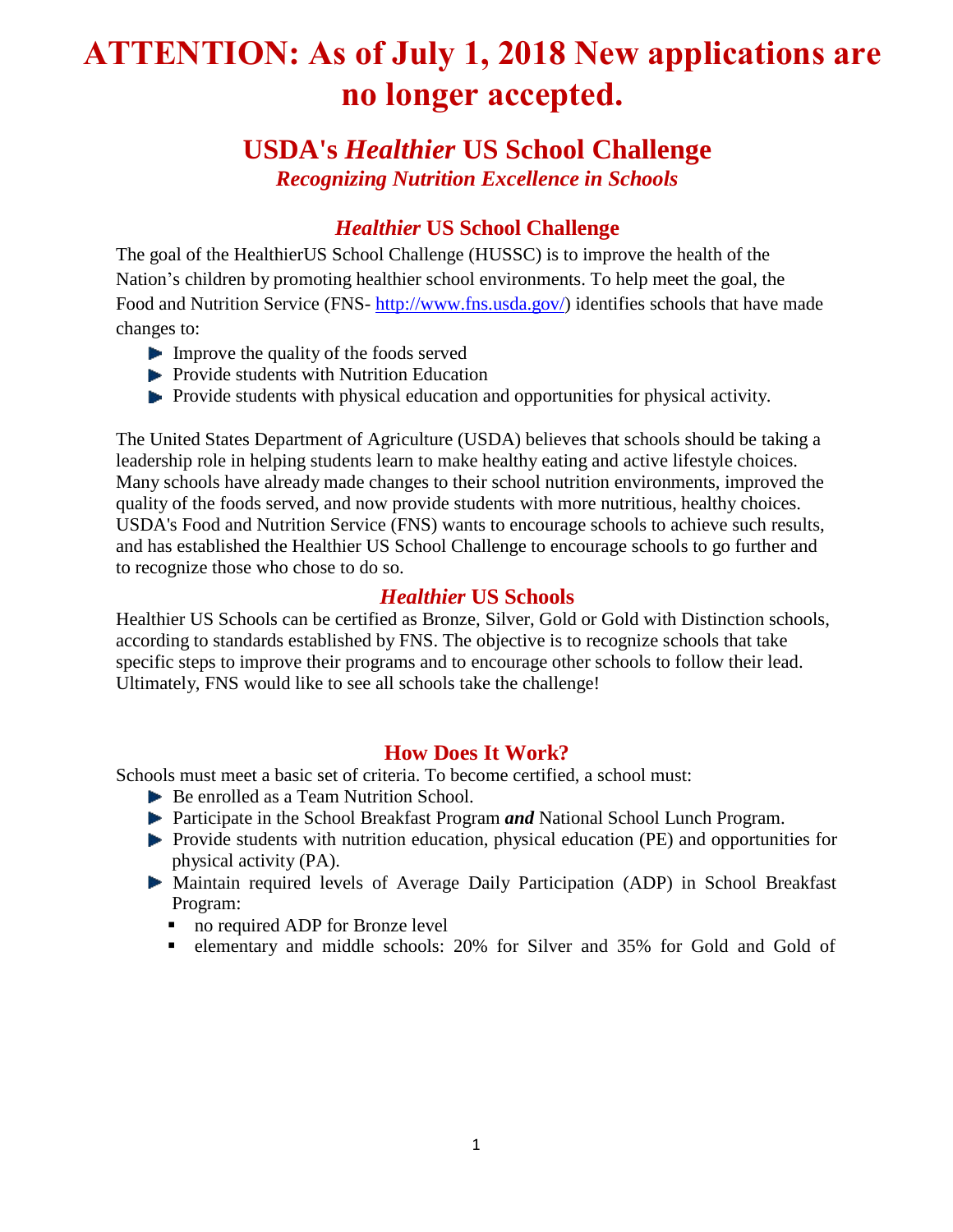**Distinction** 

- high schools: 15% for Silver and 25% for Gold and Gold of Distinction
- Maintain required levels of Average Daily Participation (ADP) in National School Lunch Program:
	- No required ADP for Bronze level
	- Elementary and middle schools: 60% for Silver and 75% for Gold and Gold of **Distinction**
	- High schools: 45% for Silver and 65% for Gold and Gold of Distinction
- Meet or exceed HUSSC menu criteria established for nutrition standards for meals and competitive foods and beverages
- Meet criteria in "Other Criteria for Excellence" category by selecting from 14 options relating to program outreach, physical activity, nutrition education, and school and community involvement in wellness efforts. The number of options a school must accomplish varies by award level, ranging from two at the bronze level to eight at the Gold Award of Distinction level.

#### **Application**

Effective July 1, 2018 New applications are no longer accepted.

[Mississippi Recipes for Success \(MRS\)](https://mrs.mdek12.org/) was created by the Office of Child Nutrition to help schools with meeting the HealthierUS School Challenge.

#### **Take the Challenge!**

- $\blacktriangleright$  Review the criteria and instructions, and other resources, to assist you in completing your application
- Download the application packet
- Convene a review panel
- $\blacktriangleright$  Complete the review
- $\triangleright$  Obtain the required approvals and signatures
- Submit the completed application packet to Office of Child Nutrition, MDE as explained under Submission Procedure
- Certification as a Healthier US School is for 4 years, from the date of approval. The Office of Child Nutrition is here to help throughout the entire application process!
- Contact Peggy James, [peggy.c.james@gmail.com](mailto:peggy.c.james@gmail.com) phone  $(601)520-4858$  or April Catchings, [acatchings@mde.k12.ms.us p](mailto:acatchings@mde.k12.ms.us)hone - (601)576-4981 for more information.
- Peggy James is the official *"Field Contact Person"* for the Office of Child Nutrition. She is available to work directly with a School District wishing to apply.